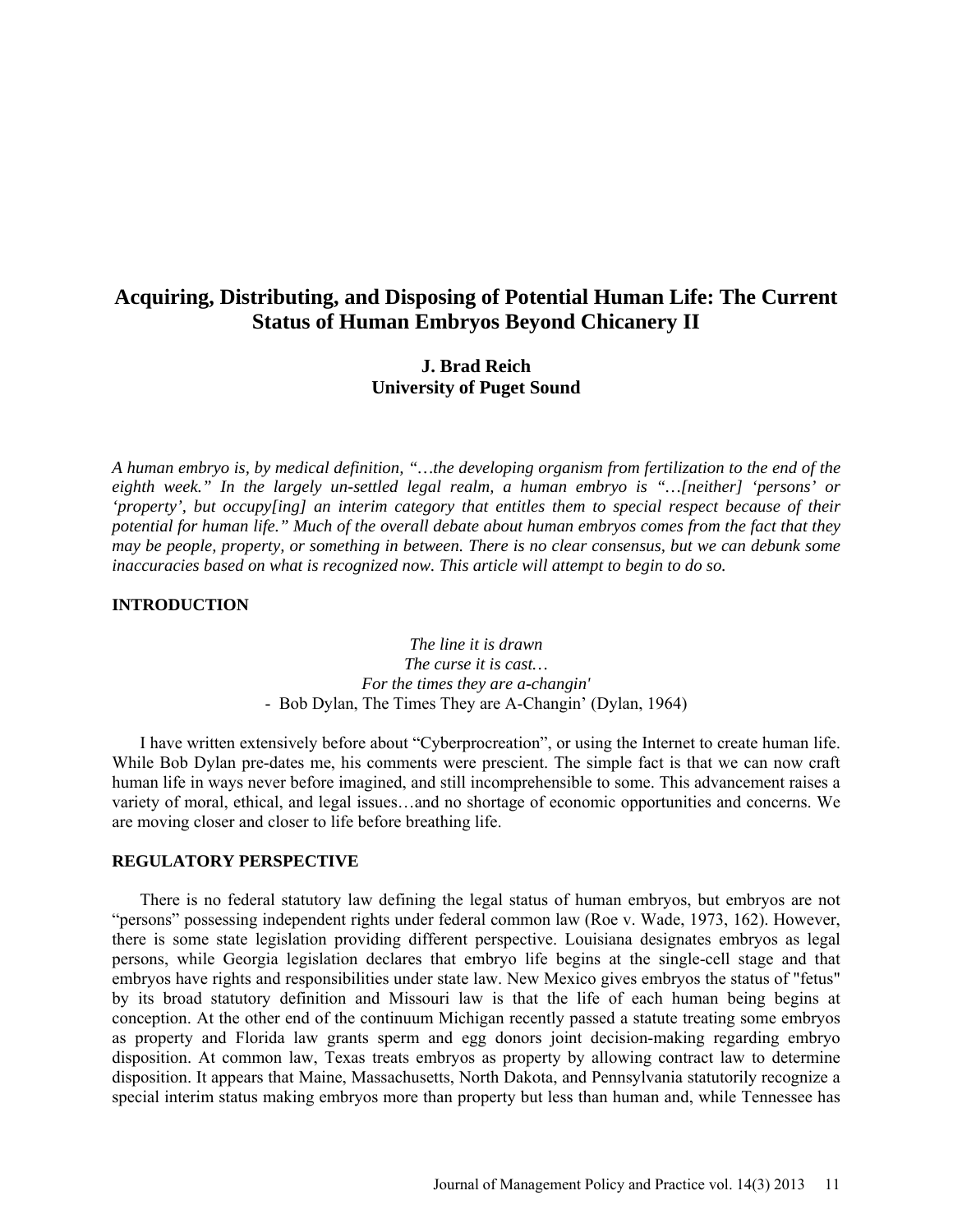not codified such status, its Supreme Court held that "[Embryos are] not, strictly speaking, either 'persons' or 'property', but occupy an interim category that entitles them to special respect because of their potential for human life" (Davis v. Davis, 1992, 588). These are only legal evaluations, so we turn to an "authority" in the field to gain ethical perspective as well.

The American Society for Reproductive Medicine ("ASRM") is "...a voluntary, non-profit organization devoted to advancing knowledge and expertise in reproductive medicine, including infertility, menopause, contraception, and sexuality" (American Society for Reproductive Medicine, 2011). It is "...the leading market force in the field of reproductive medicine" (Reddix-Smalls, 2008, 673). The Society for Assisted Reproductive Technology ("SART") is "...the primary organization of professionals dedicated to the practice of assisted reproductive technologies ("A.R.T") in the United States," and "…is also extensively involved in data collection, practice guidelines and standards, government interaction, quality assurance, and research" (American Society for Reproductive Medicine, 2011). ASRM and SART, along with the College of American Pathologists ("COP") created the Reproductive Laboratory Accreditation Program ("RLAP"). That program proffers standards for reproductive laboratories and performs on-site accreditation every two years. SART represents 85% of the clinics practicing ART in the United States and as of 2005, two-thirds of SART programs were RLAP accredited. ASRM appears to be "the" ethical bar for human embryo standards. It contends that "Embryos are deserving of special respect, but they are not afforded the same status as persons" (American Society for Reproductive Medicine, 2011). ASRM goes on to elaborate:

In previous reports, this Committee has made clear its view that embryos should be accorded an elevated moral status compared with other human tissues, but that they should not be viewed as persons (3–5). Indeed, many of the publications of this Committee refer as a starting point to this description of the embryo first published in 1986: ''The (pre)-embryo is due greater respect than other human tissue because of its potential to become a person and because of its symbolic meaning for many people. Yet, it should not be treated as a person, because it has not yet developed the features of person- hood, it is not yet established as developmentally individual, and it may never realize its biologic potential (American Society for Reproductive Medicine, 2011).

So there is, at least some, ethical and state level legal agreement that human embryos occupy a unique status. Accordingly, important questions of acquisition and disposition must be answered, at least so far as currently possible.

## **ACQUIRING HUMAN EMBRYOS: "ADOPTION", "DONATION", AND WHY SUCH TERMS ARE MISLEADING**

Any discussion of acquiring human embryos must, at least eventually, address Assisted Reproductive Technology ("A.R.T."). A.R.T. is the umbrella term for the various medical technologies creating conception through means other than coital reproduction. A.R.T. developed, and is developing, because an increasing number of people cannot conceive a child through intercourse. Those people may well choose to acquire a human embryo. In common nomenclature, there are two ways to do so, adoption or donation; both terms are disingenuous.

The most vociferous debate regarding human reproductive tissues focuses, not surprisingly, on a moral issue. That issue is referred to as "commodification", or whether or not human reproductive tissue should be bought and sold. While there is strident disagreement as to whether human reproductive components, such as embryos, should be bought or sold, the simple fact is that they *are* and there is no reason to think this will change. This is significant because "embryo donation" is a misleading term as such donation usually involves money changing hands for an embryo. Where embryo donation is legal, the Food and Drug Administration regulates the process. Where not given some "human" status, human embryos are goods.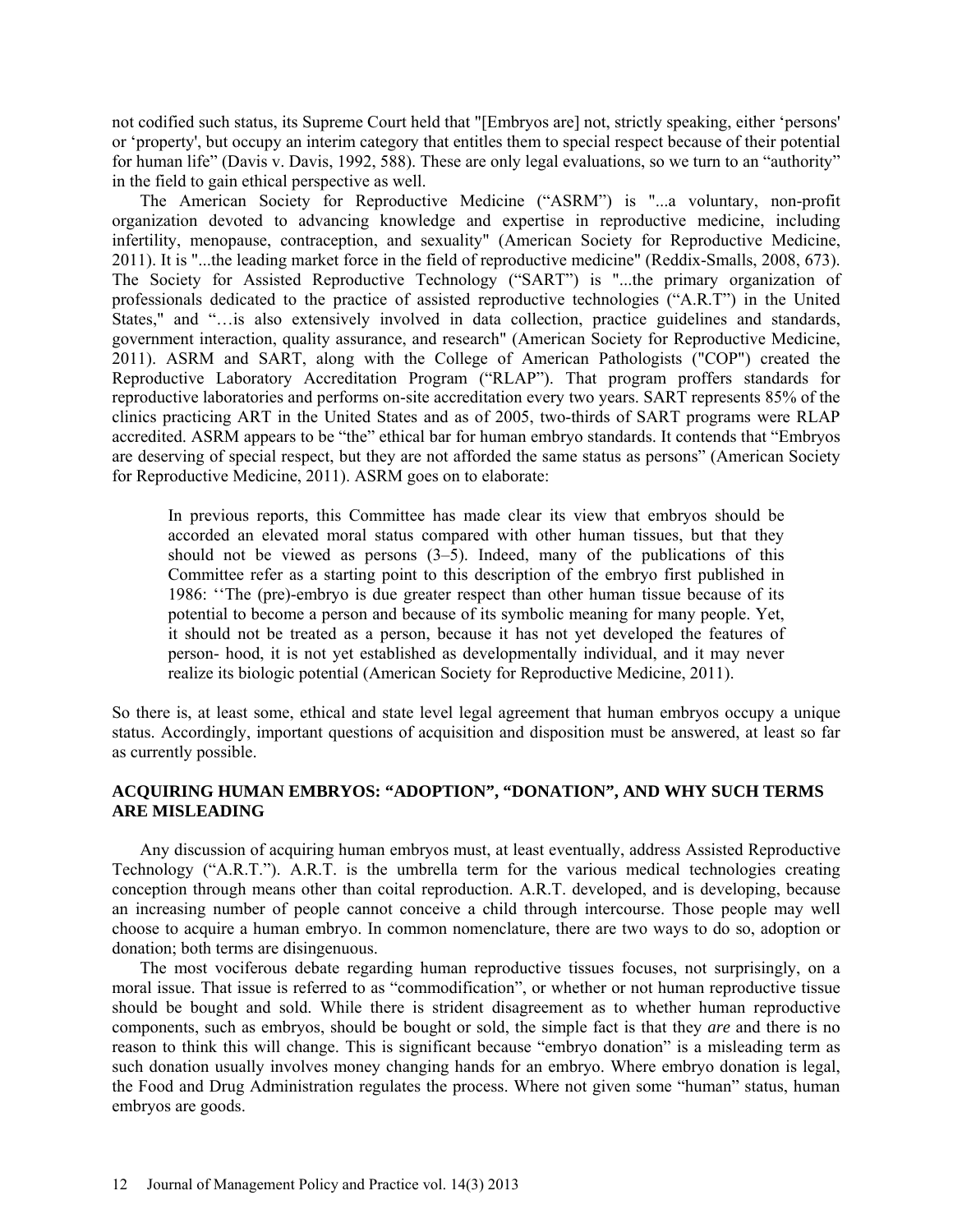Embryo adoption differs from embryo donation, but the term is even more misrepresentative. While a variety of sources tout the virtues of embryo adopting, true "adoption" is usually not possible. Human adoption refers to a legal process to establish parentage for a living human being. As previously discussed, in most jurisdictions, embryos are not human life; therefore they cannot be adopted. It is more accurate to understand that, in the vast majority of jurisdictions, embryos are not legally adopted; ownership simply changes hands using traditional contract law. Only one state, Georgia, passed an embryo adoption statute, and that law is predicated on an underlying contractual agreement. Where embryo adoption could exist, it would likely be much more regulated than embryo donation, as it should entail traditional adoption steps such as a home study and judicial approval. In reality, embryo adoption is fundamentally quite similar to embryo donation; the terms are misleading marketing ploys likely designed to make the parties feel "good" and obscure the fact that, regardless of whether the process is termed "adoption" or "donation", it involves money in exchange for reproductive human tissue.

#### **PERSONAL DISPOSITION: EMBRYO "CUSTODY"**

A couple gets divorced. They have embryos in preservation. Who "owns" them, if anyone? The answer is unclear, and may always be so, particularly in light of the varying state-level public policy considerations above. As succinctly stated by one commentator, "We've got a state by state patchwork of approaches across the country" (In Divorce, Who Gets the Embryos?, 2012).

"Custody" of embryo litigation will become more common as more married people attempt to utilize frozen embryos to produce children. The basic problem is that "[t]he law is having trouble keeping up with [human reproductive] technology" (Farr, 2012) and there is little reason to think that gap will do anything but increase in light of astoundingly rapid technological development. This leaves courts in a difficult position and, understandably, they are forced to simply do what they think is "right" as there is little actual precedent or other legal guidance. It appears that courts ruling on the issue of human embryo custody tend to side with a biological parent's right not to be forced into parenthood when one party to the dissolution wants to use the embryos to pursue human life and the other does not. There is also litigation pending addressing custodial rights where at least one party on the donor side has a biological connection to the embryo, and no party on the donee side has any. The outcome of that issue has yet to be decided but, by analogy to sperm donor cases, it may well be that the biological donor has parental rights to embryos provided that the donor is "known" to the donee (Lezin, 2003, 188) and embryos are considered something legally akin to traditional living children.

## **COMMERCIAL EMBRYO ISSUES: DISPOSAL OF POTENTIAL HUMAN LIFE**

There may be more than 500,000 human embryos in storage. Those embryos belong to the prospective parents, at least until certain contractual events do or do not occur. Many of those prospective parents eventually place the holding facility in a position where it has the legal right to dispose of the embryos due to the "owner's" failure to execute contractual duties. While many of these facilities would probably like to dispose of these embryos, they may be very afraid of resulting, and unpredictable, litigation. Such facilities might gain guidance from a very small pool of decisions holding that embryo disposition is usually dictated by contract, but not all courts hold such agreements enforceable and almost all of the existing cases arose out of disputes that addressed some aspect of potentially unwanted familial relationships. Only one case is possibly on point in terms of the independent disposition by a holding facility with no inter-related "custody" issues, *New York-Del Zio v. Presbyterian Hospital*.

In *New York-Del Zio*, the Del Zios underwent in vitro fertilization using Mr. Del Zio's sperm and Mrs. Del Zio's egg. The co-mingled materials were placed in an incubator. A supervisor learned of the embryo, felt it was his ethical duty to destroy it, consulted hospital officials, and did destroy it. The Del Zios brought suit for intentional infliction of emotional distress and wrongful conversion. The jury returned a verdict for the Del Zios on the intentional infliction claim, but for the hospital on the wrongful conversion cause of action. We glean two things from *New York-Del Zio*. First, a holding facility disposing of an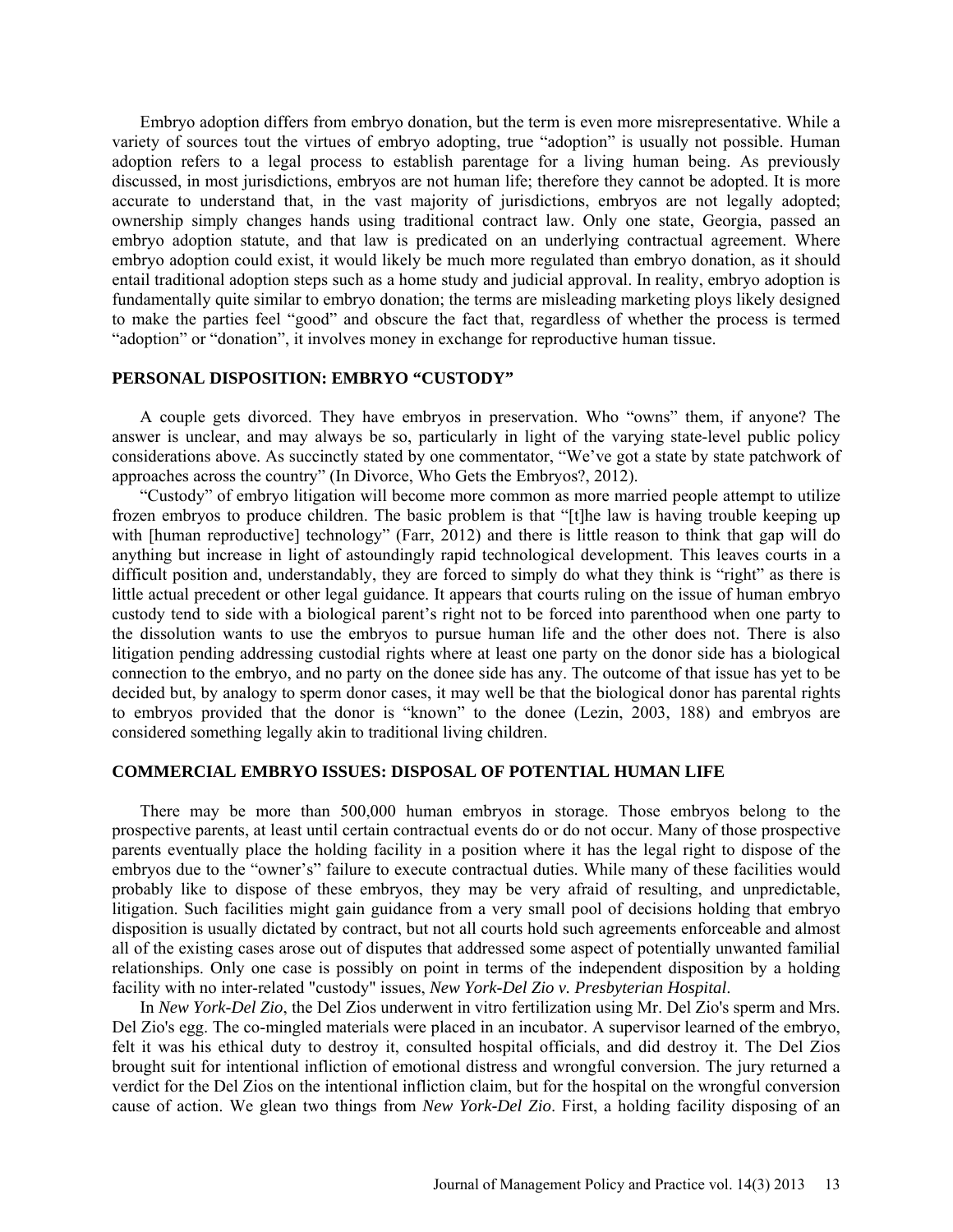embryo, without contractual right, can be liable to the prospective parents in tort. Second, if the embryo is viewed as other than property, the facility is not liable under wrongful conversion, as conversion is predicated on wrongful possession of property. This is extremely interesting because, if embryos are not property, some disposal would open the door for wrongful death claims, but one court found that it unlikely a defendant could be held responsible for the wrongful death of a human embryo because the claim would be too speculative, while another found that the state Wrongful Death Act was not applicable to situations where the embryo was destroyed pre-implantation. On the other hand, if embryos are property, it seems only logical that facilities disposing of them, in violation of an existing contract, could face liability from conversion claims, and possibly other causes of action such as trespass to chattels.

## **WHERE EMBRYOS ARE HUMAN LIFE (OR MAY INTERPRETED AS SUCH)**

*"One of the most deeply held beliefs in our society is that life-whether experienced with or without major physical handicap-is more precious than non-life."*  (Bermon v. Allan, 1979, 12)

Some storage facilities may be able to legally dispose of human embryos as abandoned property. However, what about the few jurisdictions actually, or arguably, treating human embryos as human life? In those, a very interesting question would be what "should" be done to/for human embryos abandoned to storage facilities? Such inaction would be, directly analogous to, parental abandonment of a living child, so what should the judiciary do regarding the abandonment of human life not yet born?

It appears that, while a question of individual state law, the nation-wide standard, regarding the health and welfare of living children, is "best interests". It also appears, albeit with reluctant admission from certain courts it light of the moral issues involved, that they support the existence of life over the lack of life. Combining these two perspectives, the current conclusion is that the majority of jurisdictions would hold that it is in the best interest of unborn life to have the chance to be born. Accordingly, and likely impossibly, storage facilities holding human embryos, in states that give them human status, would have to commence termination of parental rights actions in order to facilitate some form of transfer from storage to wherever the courts determine the best interests of the embryo lie. In a circuitous development, perhaps this then creates available embryos, and a judicial procedure, for true human embryo adoption.

#### **CONCLUSION**

Assisted Reproduction Technology is big business and should continue to grow. The acquisition, distribution, and disposal of human embryos should grow accordingly. The reality is that, absent a United States Supreme Court decision on point, the judicial status of human embryos will be made on a state-tostate basis, arguably reflecting public policy of those respective states. Whether such determination is "right" or "wrong" is not a legal issue, but rather one of individual morality. But, as morality frequently shapes legislation and judicial decision making, it is a discussion that needs to happen now.

## **REFERENCES**

A.Z. v. B.Z., 725 N.E.2d 1051 (Mass. 2000).

Adamson, D. (2005). Regulation of Assisted Reproduction Technologies in the United States. *Family Law Quarterly*, 39, 727 – 744.

Adoption. *Thefreedictionary.com*. Retrieved Jan. 12, 2012, from [http://legal](http://legal-dictionary.thefreedictionary.com/adoption)[dictionary.thefreedictionary.com/adoption.](http://legal-dictionary.thefreedictionary.com/adoption)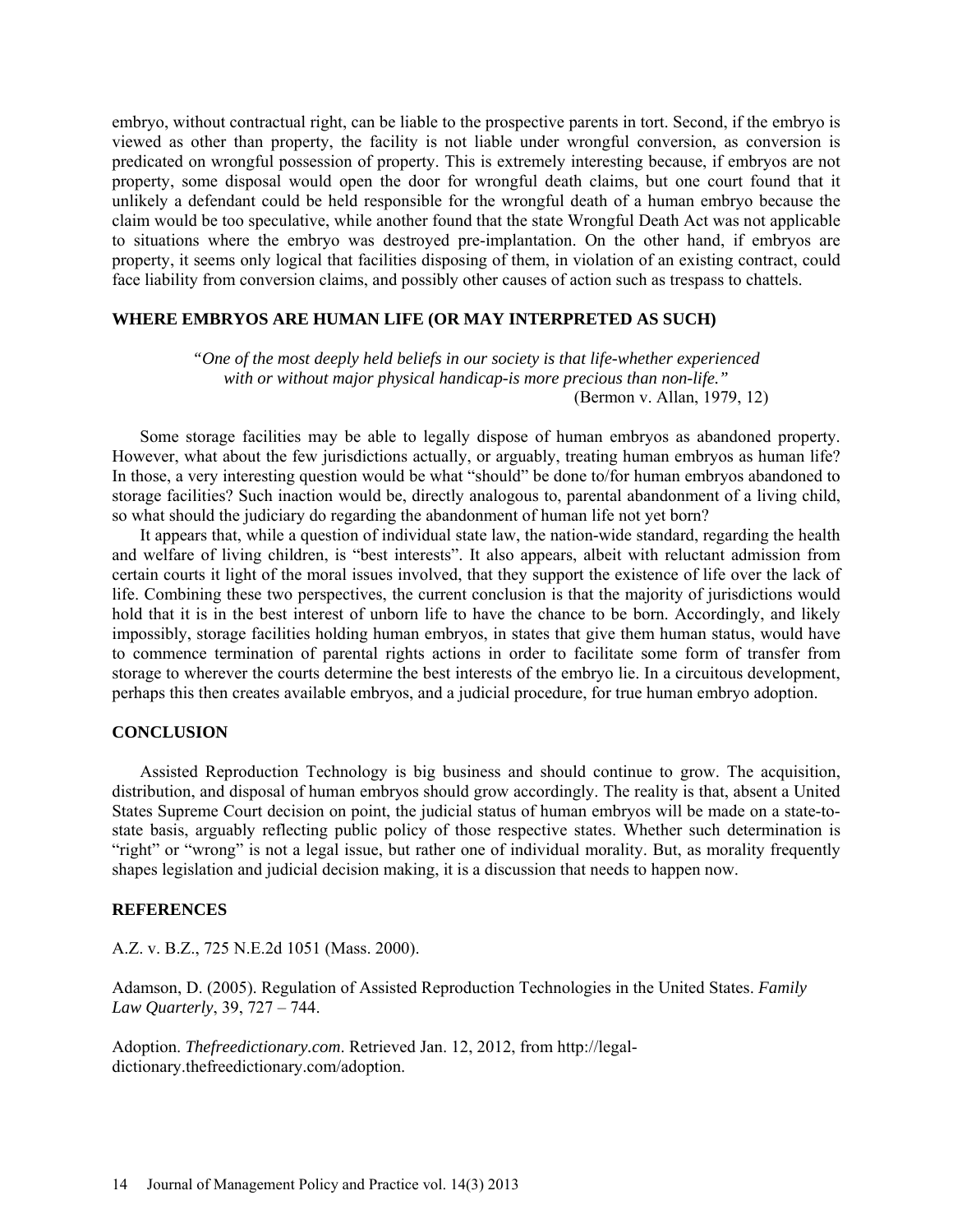*American Society for Reproductive Medicine*. 2011. Defining Embryo Donation. Retrieved Jan. 10. 2012, from

ttp://www.asrm.org/uploadedFiles/ASRM\_Content/News\_and\_Publications/Ethics\_Committee\_Reports\_ and Statements/DefiningEmbryoDonation.pdf.

*American Society for Reproductive Medicine*. 2011. Membership Overview. Retrieved Jan. 5, 2012, from available at [http://www.asrm.org/join.](http://www.asrm.org/join)

*American Society for Reproductive Medicine*. 2011. What is SART?. Retrieved Jan. 5, 2012, from [http://www.sart.org/detail.aspx?id=1864.](http://www.sart.org/detail.aspx?id=1864)

Baiman, A. (2009). Cryopreserved Embryos as America's Prospective Adoptees: Are Couples Truly "Adopting" or Merely Transferring Property Rights? *William and Mary Journal of Women and Law*, 16, 133-154.

Baum, K. (2001). Golden Eggs: Toward the Rational Regulation of Oocyte Donation. *Brigham Young Law Review*, 2001, 107-166.

Becker, D. Georgia Passes Nation's First Embryo Adoption Law. Retrieved March 24, 2011, from <http://www.thevoicemagazine.com/headline-news/headline-> news/georgia-passes-nations-first-embryo adoption-law.html.

Bender, J. (2010). Snowflakes in Texas? Enacting Legislation to Allow for Human Embryo Adoption. *Texas Wesleyan Law Review*, 16, 413-436.

Berman v. Allan, 404 A.2d 8 (N.J. 1979).

Bresnick, D. The Commodification of Human Reproductive Materials. Retrieved Jan. 18, 2012, from [http://www.ncbi.nlm.nih.gov/pmc/articles/PMC479139/pdf/jmedeth00001-0026.pdf.](http://www.ncbi.nlm.nih.gov/pmc/articles/PMC479139/pdf/jmedeth00001-0026.pdf)

Brown-Barbour, V.S. (2004). Bartering for Babies: Are Preconception Agreements in the Best Interests of Children? *Whittier Law Review*, 26, 429-486.

Conde, J.E. (2006). Embryo Adoption: The Government Adopts a Cause. *William and Mary Journal of Women and the Law*, 12, 273 – 303.

Davis v. Davis, 84 S.W.2d 588 (Tenn. 1992).

Dylan, B. (1964). The Times They are a-'Changin. On The Times They are a-'Changin (album). Columbia Records.

Embryo. *Thefreedictionary.com*. Retrieved Jan. 10, 2012, from [http://medical](http://medical-dictionary.thefreedictionary.com/embryo)[dictionary.thefreedictionary.com/embryo.](http://medical-dictionary.thefreedictionary.com/embryo)

Farr, L. Whose Egg is it, Anyway? An Embryo-Custody Battle. Retrieved on Jan. 2, 2012, from http://www.more.com/relationships/attitudes/whose-egg-it-anyway-embryo-custody-battle?page=5.

Florida Statutes § 742.17(2) (2009).

Florida Statues Annotated § 873.05 (2000).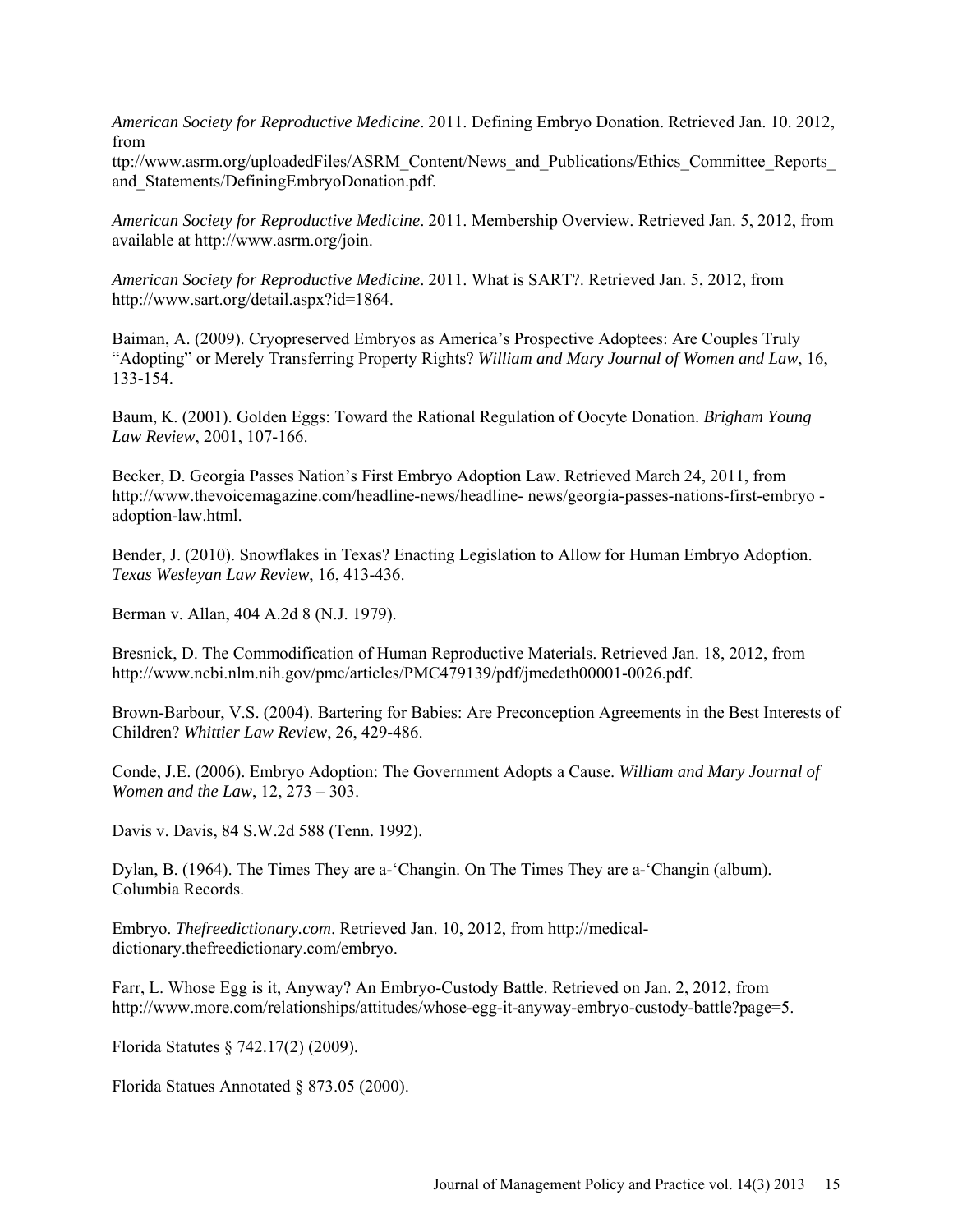Food and Drug. C.F.R. pt. 1271.55.80 (2006).

Goldberg, C. Nov. 14, 2005. Boston Globe. In Vitro Field Facing Shutdown. Retrieved Jan. 17, 2012, from [http://www.boston.com/yourlife/health/women/articles/2005/11/14/in vitro field facing slowdown/.](http://www.boston.com/yourlife/health/women/articles/2005/11/14/in%20vitro%20field%20facing%20slowdown/)

In Divorce Who Gets the Embryo?. Retrieved Jan. 10, 2012, from blogs.wsj.com/law/2011/12/20/indivorce-who-gets-the-embryos/?blog\_id=14&post\_id=41564.

In Re Marriage of Whitten, 672 N.W.2d 768 (Iowa 2003).

J.B. v. M.B., 751 A.2d 613 (N.J. Super. Ct. App. Div. 2000).

Jeter v. Mayo ClinicArizona, 121 P.3d 1256 (Ariz. Ct. App. 2005).

Kass v. Kass, 696 N.E.2d 174 (N.Y. 1984).

Lezin, J. (2003). Misconceptions: Unjust Limitations on Legally Unmarried Women's Access to Reproductive Technology and Their Use of Known Donors. *Hastings Women's Law Journal*, 12, 185- 214.

Litowitz v. Litowitz, 48 P.3d 261 (Wash. 2002).

Louisiana Revised Statues Annotated § 9:122 (2006).

Louisiana Revised Statues Annotated § 9:123 (1986).

Louisiana Revised Statutes Annotated § 9:126 (2008).

Manning, P.J. (2004). Baby Needs a New Set of Rules: Using Adoption Doctrine to Regulate Embryo Donation. *Georgetown Journal of Gender and the Law*, 5, 677-721.

Marietta, C.S. Frozen Embryo Legislation Spotlights Pressing Questions: What is the Legal Status of an Embryo and Can it be Adopted?. Retrieved Jan. 8, 2012, from Marietta-Embryolegal.pdf.

Mercer, B. (2006). Embryo Adoption: What are the Laws? *Journal of Juvenile Law*, 26, 73-83.

Miller v. American Infertility Group, 897 N.E.2d 837 (Ill. 1st Dist. 2008).

Missouri Revised Statutes § 1.205 (2010).

Mundy, L. (2006-07). Mother Jones. Souls on Ice: America's Embryo Glut and the Wasted Promise of Stem Cell Research. Retrieved Jan. 15, 2012, from [http://motherjones.com/politics/2006/07/souls-ice](http://motherjones.com/politics/2006/07/souls-ice-a)[am](http://motherjones.com/politics/2006/07/souls-ice-a)ericas-embryo-glut-and-wasted-promise-stem-cell-research.

New Mexico Statues Annotated § 24-9A-1G (2007).

New York-Del Zito v. Pres. Hosp., 1978 U.S. Dist. LEXIS 14450.

Penn, J. (2008-09). A Different Kind of Life Estate: The Laws, Rights, and Liabilities Associated With Donated Embryos. *Regent University Law Revi*ew, 21, 207-228.